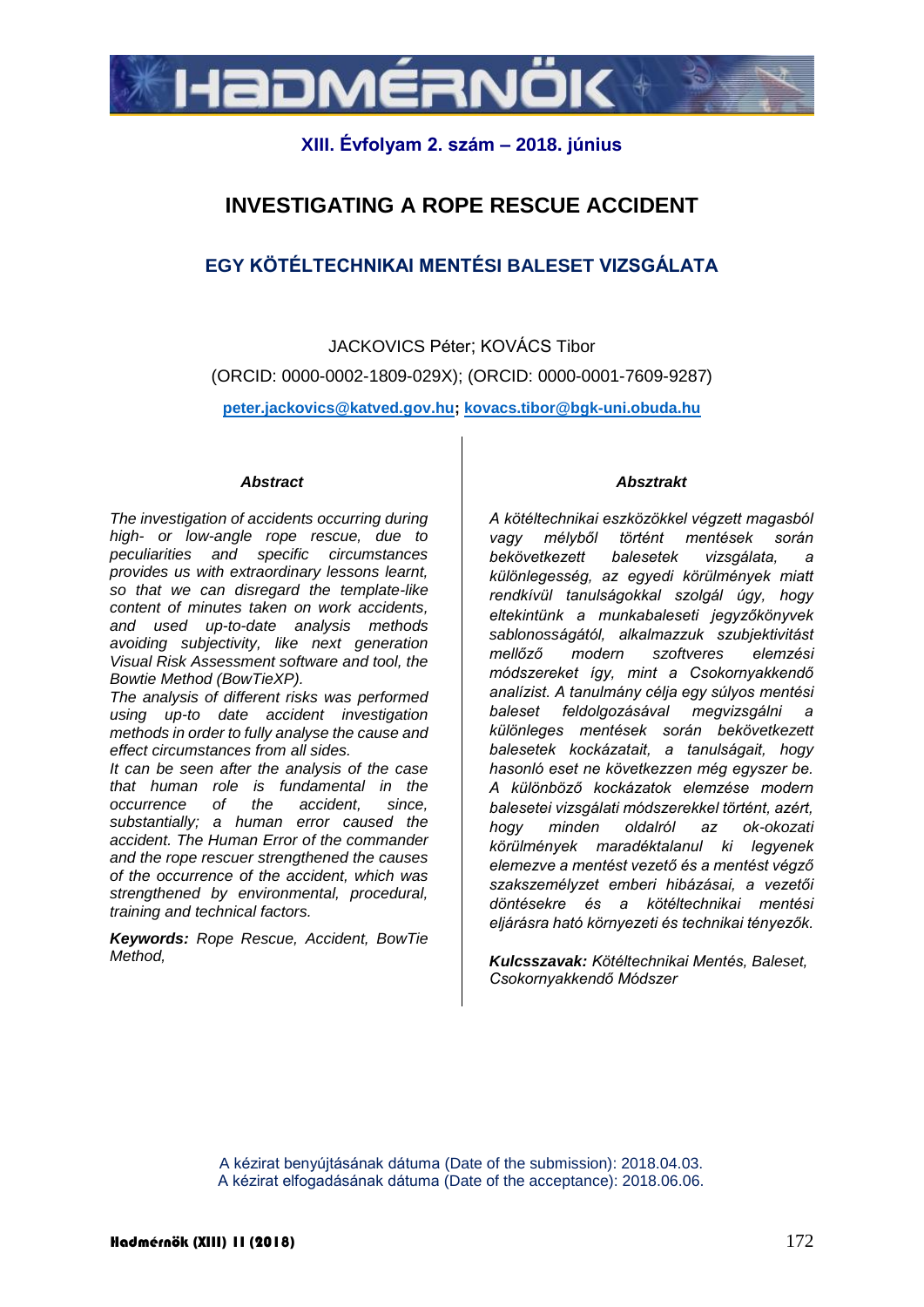### **INTRUDUCTION**

The cause and effect investigation of severe injuries during high- and low-angle rope rescue can be regarded as peculiar from many aspects, since due to extreme circumstances and uniqueness, the reasons of these accidents is quite difficult scrutinize posterior, and it is also difficult analyze and evaluate their effects. The accidents within the rope rescue system are primarily investigated within a legal framework and are processed based on accidents protocols prescribed thereby. The strict administration liability does not allow the full elaboration, analysis and evaluation of the cause and effect circumstances of accidents and to collect the lessons learnt.

The investigation of accidents occurring during high- or low-angle rope rescue, due to peculiarities and specific circumstances provides us with extraordinary lessons learnt, so that we can disregard the template-like content of minutes taken on work accidents, and used up-todate analysis methods avoiding subjectivity, like the Bowtie Method [\[1\].](#page-8-0)

Severe work accidents involving fatal injuries at rescue units of rope rescue organizations are very rare. Due its uniqueness, it is important to investigate the circumstances and reasons of their occurrence in order to reduce the risks of the occurrence of further accidents; by doing so, to save the lives of rescuers performing this dangerous intervention. The safeguarding of the lives and health of responders is just as an important aspect as to increase the chance of survival of a rescue and to save their life and health.

The goal of this study is, by elaborating an accident, to investigate and analyze the risks of accidents occurring during special rescue operations and to share the lessons learnt with rescuers in order to avoid similar incidents. The analysis of different risks was performed using up-to date accident investigation methods in order to fully analyze the cause and effect circumstances from all sides.

## **STATE OF THE ART**

The investigation of accidents occurring during high- or low-angle rope rescue, due to peculiarities and specific circumstances provides us with extraordinary lessons learnt, so that we can disregard the template-like content of minutes taken on work accidents, and used up-todate analysis methods avoiding subjectivity, like the Bowtie Method.

# **DESCRIPTION OF THE SEVERE WORK ACCIDENT<sup>1</sup>**

In autumn, at late afternoon, the operations control received a notification that a person fell into a ravine outside the administrative area of an inhabited place and was injured. On the day of the alert, there was no rainfall, it was dark. In addition to the floodlights, there was no other lighting.

During the reconnaissance, starting from the direction of city, on a road accessible by a fourwheel-drive vehicle, but not by a vehicle, it took 700 meters to turn up at the incident site. During the reconnaissance, no one was found there, only a soft shouting was heard from the forest. Then, the rescuers went in the direction of this voice. To approach the source of the voice, they had to descend on a slope of 35-40 degrees, covered with leaves and trees, approx. 50 meters to the place of the slip. Rope securing in this place, due to the vicinity and the accessibility of the landmarks (trees, bushes) was not justifiable. The terrain conditions

1

<sup>&</sup>lt;sup>1</sup> To protect privacy, specific information (date, location, name) relating to the accident is not mentioned.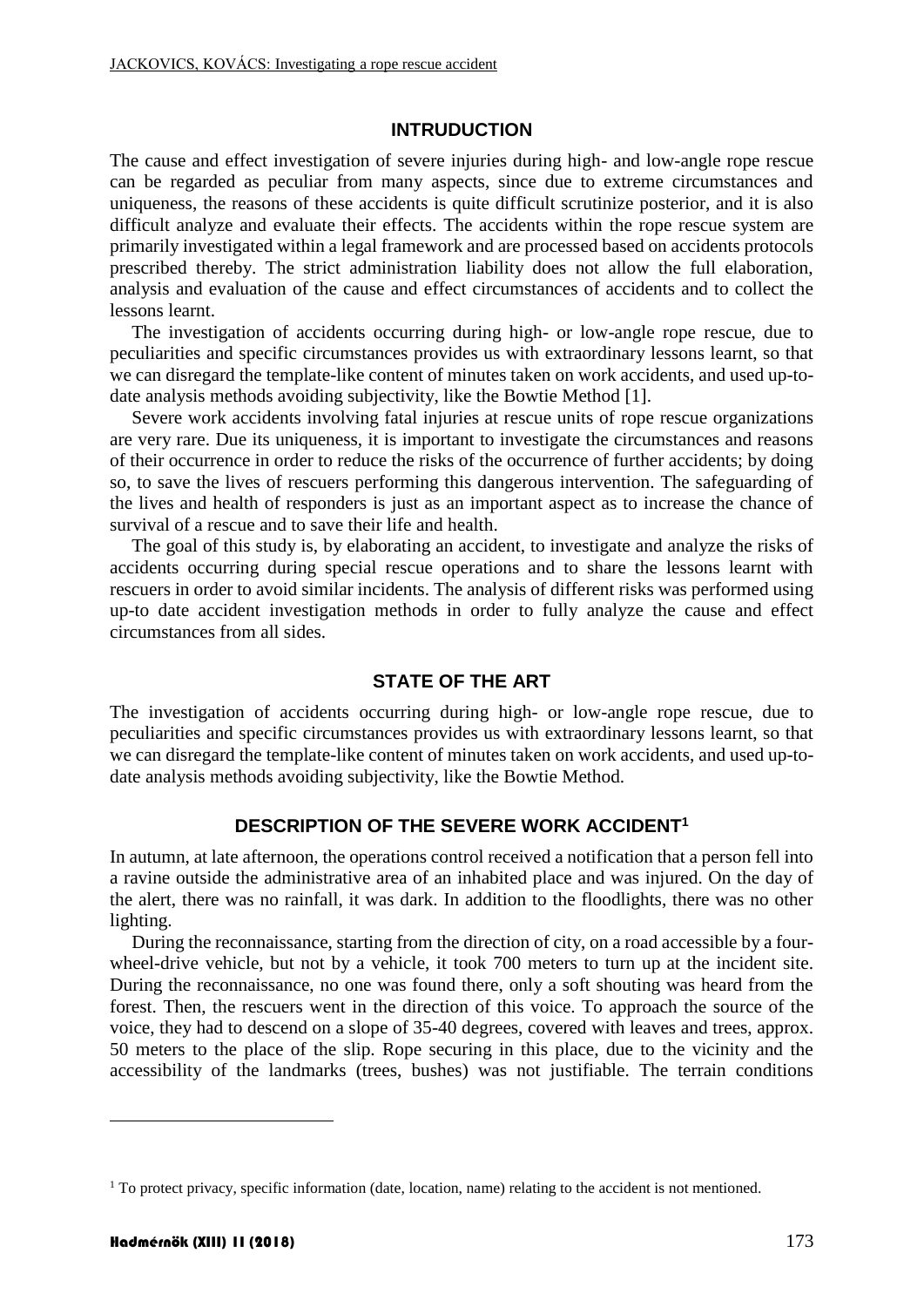hampered the possibility of skidding. During the reconnaissance, headlights and torches were used.

General description of the incident site: open view on the top of the cliff ledge, climbing 15- 20 meters on a slope, relatively steep (approx. 60-70 degrees slope angle), covered with dry leaves and loose soil, opposite of the supposed place of the fall or skidding.

One of the rescuers of the rescue team was looking for an anchor point, when he slipped at the place indicated above; first, he skidded approx. 4 meters slowly, then rapidly on an 8-meterlong slope of approx. 60 degrees; and in the following, he fell vertically approx. 20 meters. According to the primary investigation, he died immediately.

# **WHAT HAPPENED? WHY DID IT HAPPEN?**

At the occurrence of an accident, we always investigate the causes: a rescuer fell into a ravine. Why did the accident occur? What happened during the accident? – we can ask the questions. We may start the investigation by asking the five why-questions, at the end of which we can find the cause(s) triggering the accident. The rescuer, due to the bad visibility and the extreme terrain as aggregate causes of environmental effects did not perceive that he had stepped on to a steep and sloping area, from where he can longer return, there, without rope securing, he would surely fall into the ravine.

| Cause       |    | A Rescuer fell into a ravine.                   |
|-------------|----|-------------------------------------------------|
| Why?        | 1. | He skidded down a steep slope.                  |
| Why?        | 2. | He did not use a securing rope.                 |
| Why         | 3. | He was in a dense woodland with slopes.         |
| Why?        | 4. | He did not perceive the danger.                 |
| Why?        | 5. | There were limited visibility<br>circumstances. |
| Consequence |    | He entered a danger zone.                       |

**Table 1.** The "5 Why?" questions about the causes of the accident *(Source: Created by the authors)*

The area from where it is no longer possible to climb back because it is steep and slippery is called a danger zone by experts involved in cave search and rescue, cliff climbing or mountaineering rescue. The individual sections of the terrain and caves have their danger zones, whose locations and sizes are different, so they are difficult to define, usually they are empirically determined and identified. In the indicated area with ravines, this danger zone was not marked or outlined; such dangers of the area were not known to the rescue unit, and there is another significant fact that, due the limited visibility circumstances as well, they did not perceive the risks of the mountainous and forested environment.

## **RESEARCH METHODOLOGY**

*"The Bowtie method is a risk evaluation method that can be used to analyze and demonstrate causal relationships in high risk scenarios. The method takes its name from the shape of the diagram that you create, which looks like a men's bowtie. A Bowtie diagram does two things. First of all, a Bowtie gives a visual summary of all plausible accident scenarios that could exist*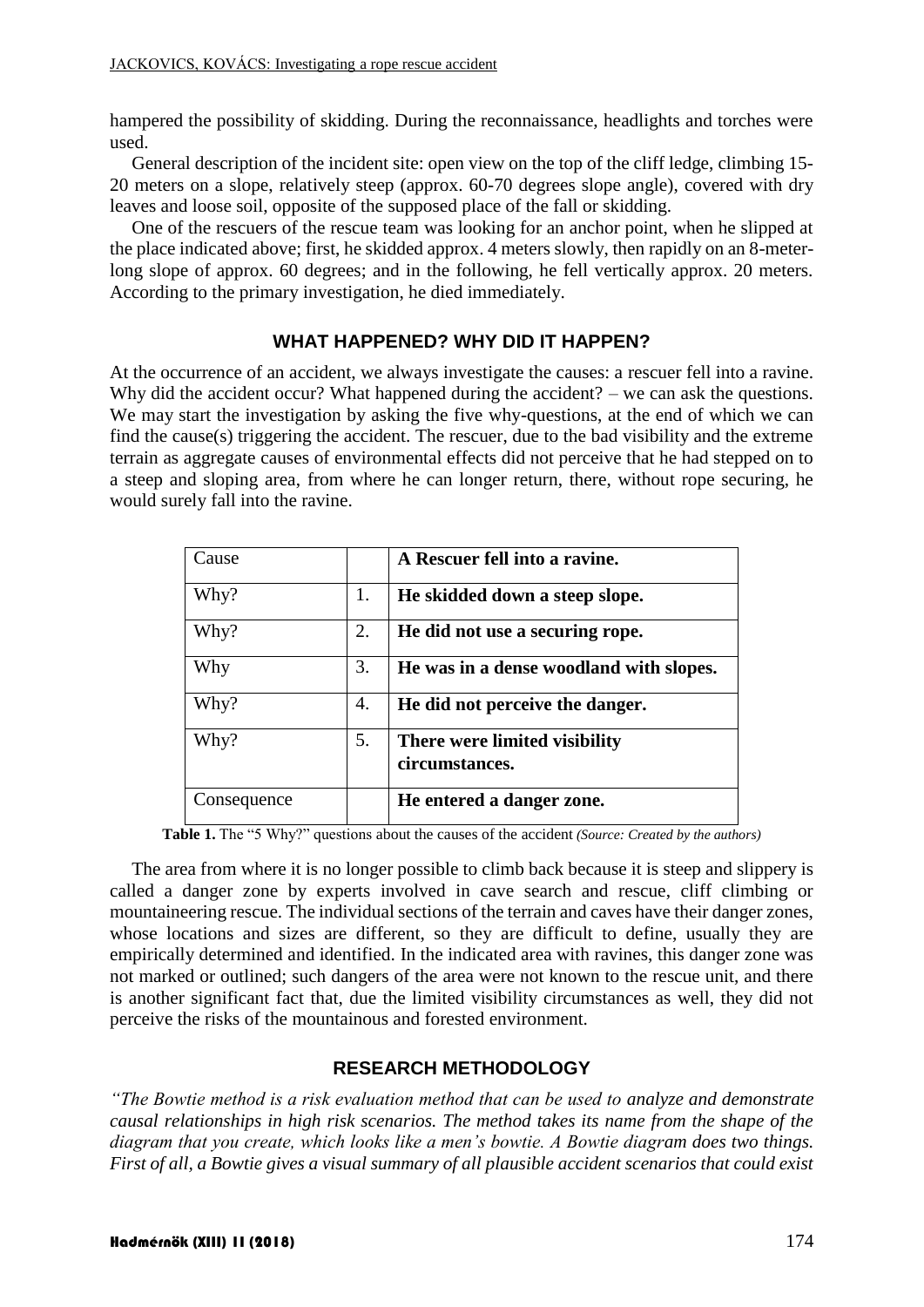*around a certain Hazard. Second, by identifying control measures the Bowtie displays what a company does to control those scenarios" [\[1\].](#page-8-1)*

#### **ANALYSIS OF THE SEQUENCE OF EVENTS – WHO DID WHAT?**

During the chronological analysis of the sequence of events, the critical mistakes are unambiguously visible that may have caused the accident. The more different methods we use to analyze the given accident, the more recurring causes we may see, which, individually or collectively, may have resulted in the occurrence of the severe accident. Let us examine the incident with different methods, but first, let us take a look at the circumstances, the sequence of events how the accident may have occurred.

The sequence of events can be reconstructed retrospectively from the minutes of the accident, which clearly shows that the events can be divided into 13 key steps. From the minutes, based on the factual findings of the investigation, critical points can be assigned to the given steps. Collecting the critical points is not yet the analysis of the incident; it is a kind of a sketch of facts. To analyze the information collected from the sketch of facts and the documentation several years and rescue, command and control knowledge and experience are required [\[2\].](#page-8-2)

Based on the knowledge of the critical points, we can see that the cause of the occurrence of the accident is expected to be complex. Beyond individual responsibility, the correctness of and the lessons learnt from the organization, the commander and the methods and procedure must be analyzed. We should examine how the environment and the level of training, the use or not use of individual protection equipment and other tools and instruments have aggravated the accident, that is how they have increased the occurrence of the accident resulting from skidding, [\[3\].](#page-8-3)

During the analysis, we always investigate:

- Why did it occur? What would have happened if…?
- Why did a rescuer colleague of ours die?
- How can we prevent the occurrence of similar incidents in the future?
- What are the lessons learnt for us?

These questions are not simple because the causes of the given accident are also complex. Each and every critical point involved a risk of certain gravity:

- a long walk to the incident site, which could cause fatigue,
- incorrect information regarding the location and the position of the injured,
- dense woodland with limited visibility,
- steep hillside,
- night darkness,
- $\blacksquare$  presumably lighting devices with poor illumination capabilities.
- difficult terrain, heavy protective clothing,
- slippery terrain, thick litter layer of dead leaves,
- $\overline{\phantom{a}}$  locating the missing person by his voice,
- steep hillside.
- Circumstances of anchoring the securing rope.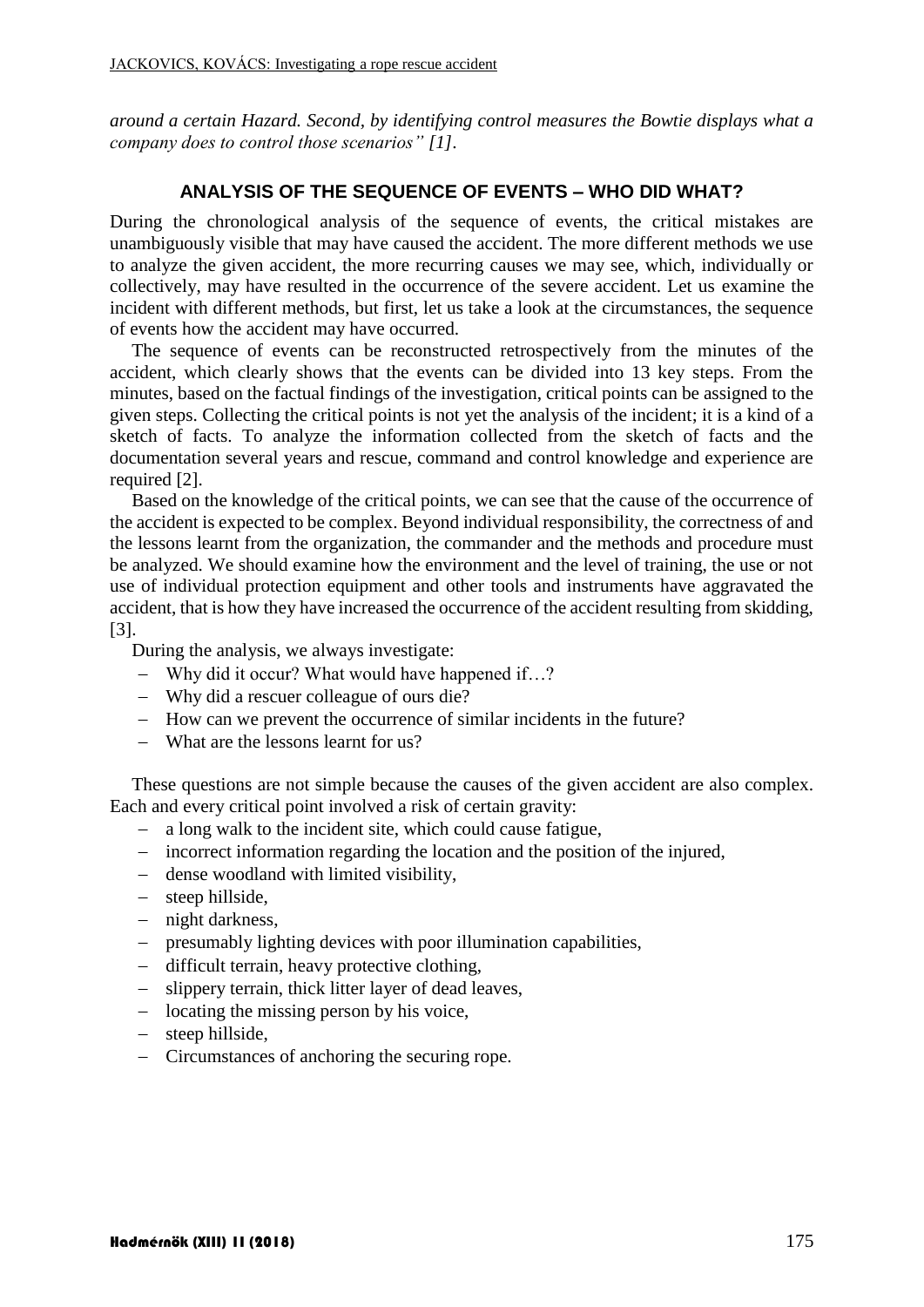### **RISK ASSESSMENT OF THE ACCIDENT WITH THE BOWTIE-XP SOFTWARE**

The Bowtie representation of evaluating of the causes and consequences of the accident causing a fatal injury is a good method, where the results of the fault tree method and the herringbone technique can be depicted in an aggregate way. The risk analysis of the fatal accident of a rescuer and its evaluation and representation using the Bowtie method is shown in Figures 1-3. The left hand side of the bowtie analyzes the causes of the occurrence of the accident; its right hand side analyzes the consequences, effects and aftermaths of the accident. In the centre, we can see the result of the accident as an event and main danger [\[4\]\[5\].](#page-8-4)



**Figure 1:** First step: Hazard and Top Event in BowTieXP with Major Accident Hazard *(Source: Composition of the authors)*

Both sides of the bowtie figure contain the limits that may hinder or mitigate the occurrence of the event, respectively, its effects. So, on one side, data clarification, communication, coordination by the duty office, and on the other side, decisive instruction by the commander, a tactical decision and the training of subordinate commanders [\[5\].](#page-8-5) The detailed analyses are depicted by the figures of the fishbone (Ishikawa methodology) diagram and the fault tree method (Event Tree Analysis, ETA).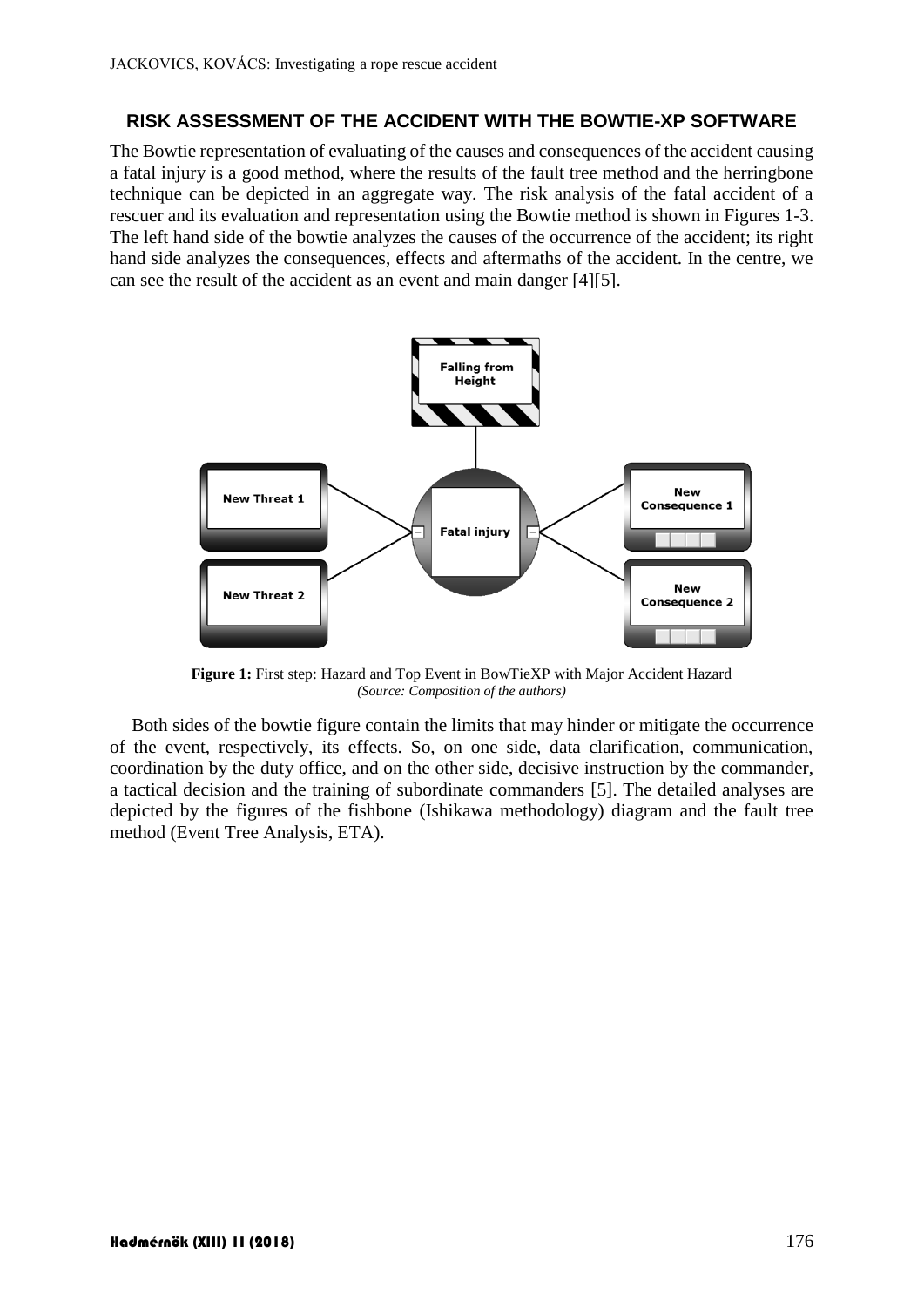

**Figure 2:** Examples of Hazard, Top Event, Threats, Outcome and Barriers on left side of BowTie diagram with selected Threats *(Source: Composition of the authors)*

#### **DISCUSSION**

It can be seen, the combined effects of how many circumstances should be considered at the occurrence of an accident [\[6\].](#page-8-6) The causes must be analyzed in a complex way, because certain factors strengthen each other, in other words, it was not just a wrong decision by the commander that led to the unfortunate accident. Such joint or aggregate causes were:

- 1. Walking 700 meters uphill with equipment could have caused the fatigue of the rescuer, so he had no chance to hold on to something, having the equipment and the lighting device in his hands.
- 2. They trusted the GPS coordinates and the information from a layperson, important information on the position of the injured person was not available, which collectively influenced the commander's decisions and the tactics of search.
- 3. They had limited personnel and assets, since the central duty office had not acted prudently in collecting the information: darkness, inaccessibility by regular vehicles, the injured person was not questioned attentively, no forester with site awareness was called to incident site, no off-road vehicle and supplementary rescue forces were sent to the site [\[7\].](#page-8-7) No request was made by the commander of the unit to do so.
- 4. The commander did not take into account the importance of safety when rescuing with a small number of personnel on a difficult terrain: a firm commander's instruction on anchoring and the request for additional forces were lacking. There was a fundamental mistake not to approach the victim on the tourist route from the bottom.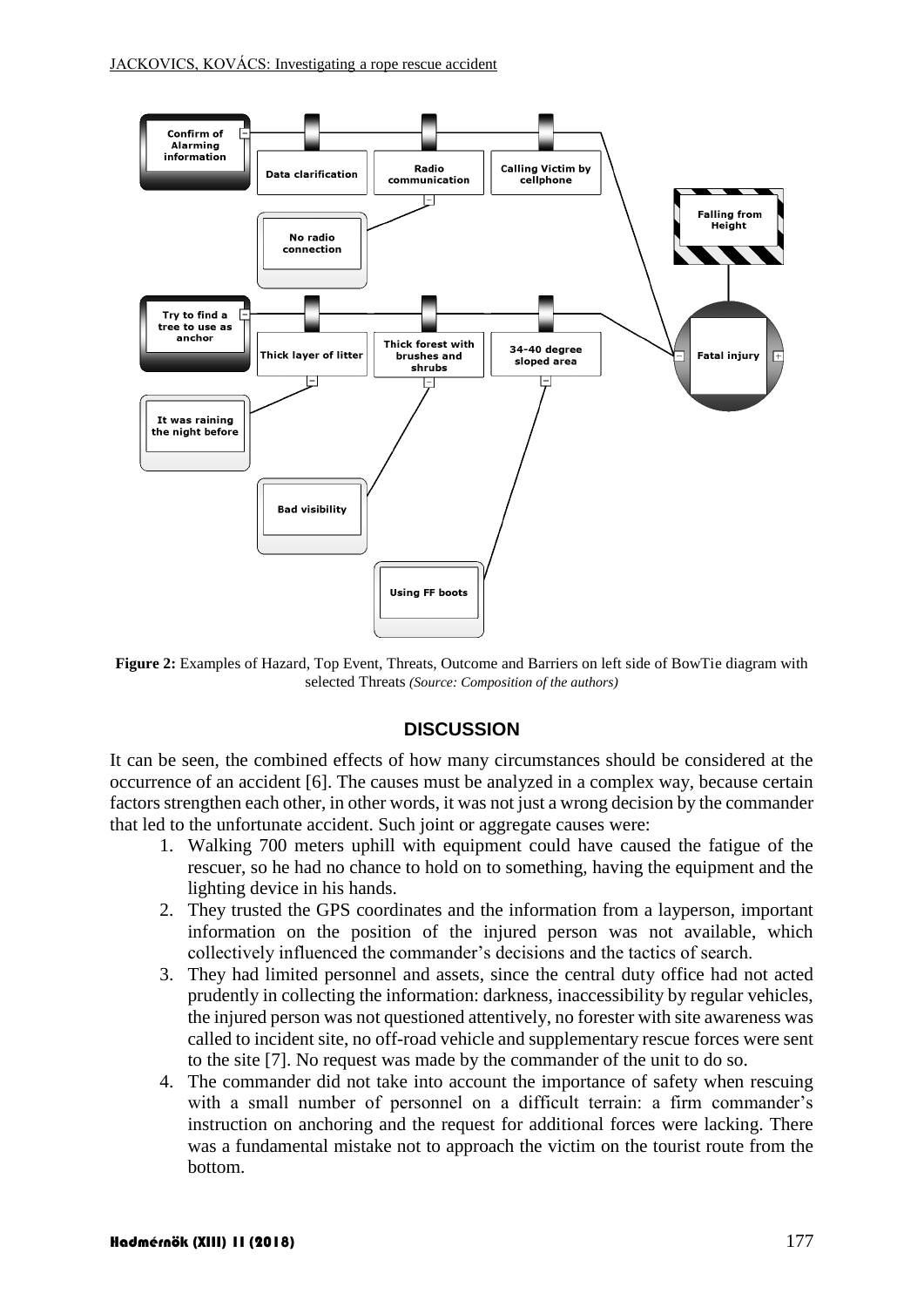5. The team did not have an action plan, as it seemed to be a simple removal of an injured person. They were prepared for a normal terrain based on erroneous information; they had an erroneous rescue tactical plan.



**Figure 3:** Examples of few Outcome and consequences at left side of BowTie diagram, without barriers *(Source: Composition of the authors)*

It can be seen after the analysis of the case that human role is fundamental in the occurrence of the accident, since, substantially; a human error caused the accident. The Human Error of the commander and the rescuers strengthened the causes of the occurrence of the accident, which was strengthened by environmental, procedural, training and technical factors.

In order to reduce the occurrence of accidents it is important to prepare a person mentally and professionally to keep the safety regulations. The training of subordinate commanders must be emphasized in particular, focused on extreme situations and special rescue [\[8\].](#page-9-0)

#### **CONLUSION**

Through this analysis, we can collect the factors of the occurrence of the accident in 39 points (Escalation Factors):

1. GPS coordinates indicate the location of the injured.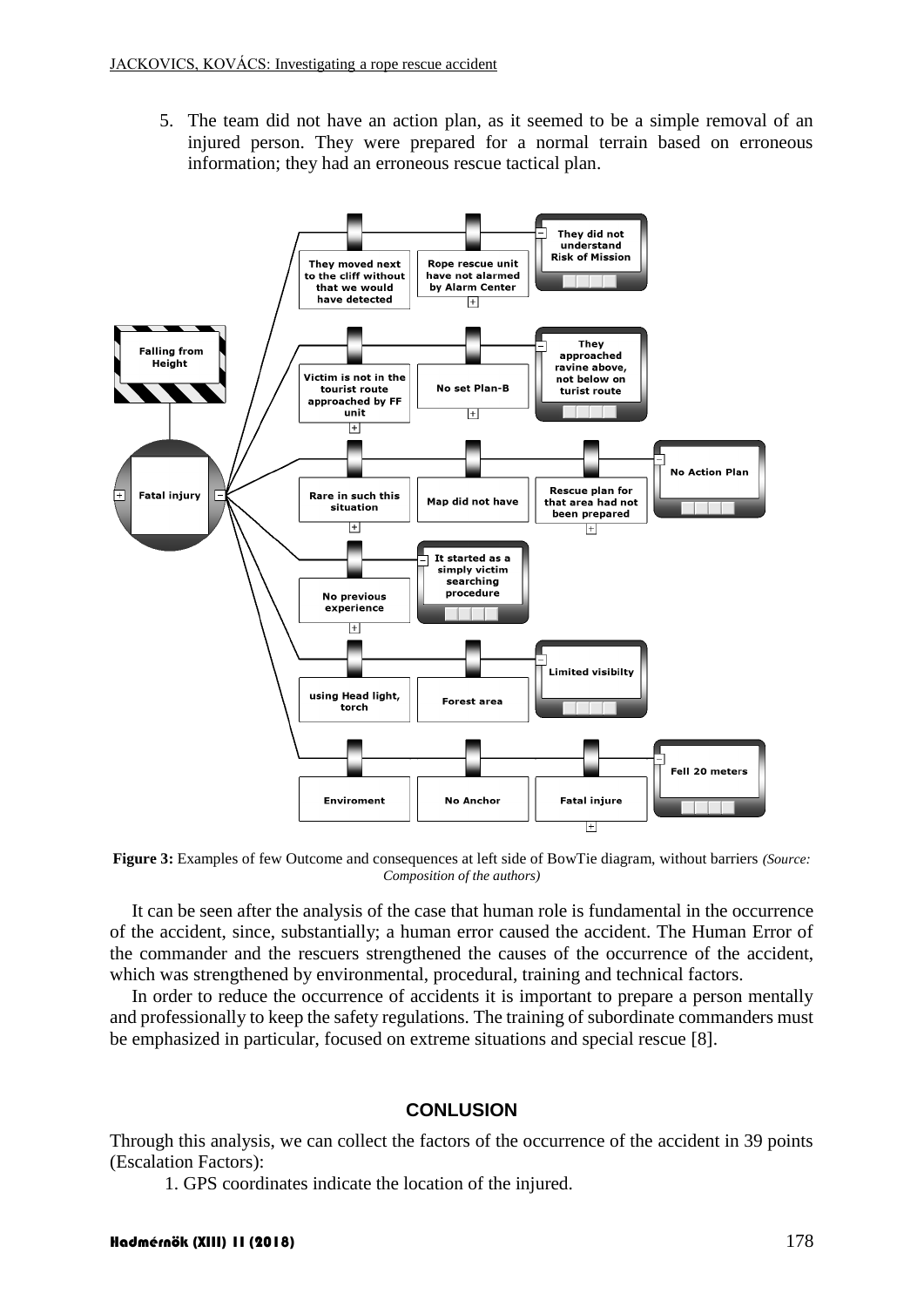- 2. The degree of risk is not clear from the information received.
- 3. Minimum force was alerted.
- 4. Rope rescuers are not alerted.
- 5. The motor vehicle is not an off-road version.
- 6. A person is not in the indicated location, tactics upset.
- 7. Radio traffic is not possible.
- 8. A shout from a distance, searching for the source of the voice.
- 9. It was raining the previous day.
- 10. Bad visibility.
- 11. Stiffness of the protective boots.
- 12. No anchored securing rope.
- 13. The role of operations control, more training is needed.
- 14. The injured person was not fully questioned.
- 15. Lack of deploying the Cave Rescue Service
- 16. Based on the information from a layperson.
- 17. Inexperience of orientation in wooded, mountainous area.
- 18. Lack of incident site awareness.
- 19. The command briefing did not address the risks of rescue.
- 20. The role of leadership is not effective.
- 21. The operation started as a simple person search; they were only prepared for this.
- 22. The area popular for tourists was not regarded as risky.
- 23. They did not have an off-road vehicle.
- 24. They had to walk 700 meters, risk of fatigue, exhaustion.
- 25. The equipment was carried by hand.
- 26. The accident occurred in an unknown area.
- 27. The lack of strong command and control.
- 28. It had been raining not long before.
- 29. Torches and headlights were used.
- 30. Steep terrain.
- 31. A small unit carried out the search.
- 32. An anchor point closer to the source of the voice was searched for.
- 33. Short rope.
- 34. There was no feedback to the commander.
- 35. The rescuer took an individual decision.
- 36. There is no frequent training for extreme conditions.
- 37. Time factor.
- 38. Entering a danger zone.
- 39. He was not able to hold on also due to exhaustion.

Accident analysis with the BowTie software contributed to the analysis and the exploration of the causes of accidents and of the factors leading to the evolvement of accidents. Labor safety experts working at the rope rescue organization do not use the BowTie methodology for the subsequent analysis of accidents. The minutes on accidents primarily make personal responsibility and human error as the main cause of the evolvement of accidents. The research carried out with the BowTie software and the literature referenced in the research show that human error is often embedded in the organizational processes. Human errors are not completely random, they are largely determined by the equipment and materials used, work tasks, work instructions, work environment, work schedules and the management style [\[9\].](#page-9-1) Human errors are usually not the causes of incidents, but only symptoms thereof. Therefore,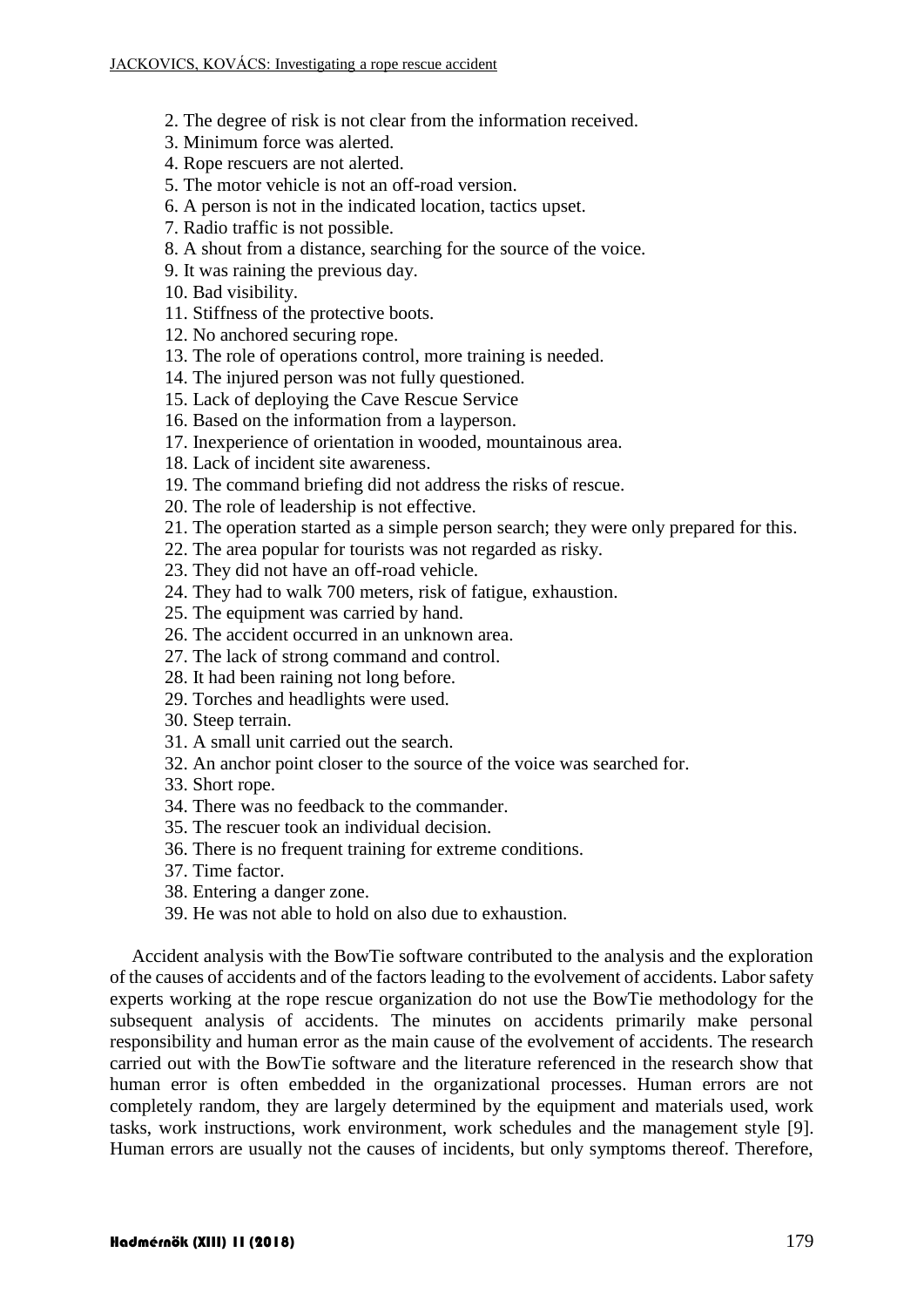finding them is often not the end result, but the starting point of an investigation or analysis [\[10\].](#page-9-2)

The BowTie methodology and the software built on it serve well the analysis of accidents and help to find the causes and contributing factors. Experienced professionals, skilled in this field of accident investigation can primarily carry out successful analyses. The chart prepared with the BowTie software is difficult to manage because of its size. Also, this publication only presents details due to its excessive scope.

The right-hand side of the BowTie methodology is actually an Event Tree Analysis, its lefthand side is a Fault Tree Analysis, so, it is easier and more comfortably processed by this software.

The first author, within the framework of his PhD research, further explores the research of the methods used to analyze accidents, particularly, the subsequent analyzability of major accidents during special rescue. He wishes to research the possibilities of Safety Organization through Learning (SOL) [\[11\],](#page-9-3) an event analysis method used in the analysis of accidents of nuclear power plants, at the analysis of major accidents occurring at special rescue.

### <span id="page-8-4"></span><span id="page-8-3"></span><span id="page-8-2"></span><span id="page-8-1"></span>**REFERENCES**

- <span id="page-8-0"></span>[1] DEJOY, D.M., SMITH, T.,D., DYAL, A.A.: *Safety Climate and Designing Interventions to Improve Safety Performance*, Dyal Workplace Health Group College, Aug 02., 2016, available at Internet <http://slideplayer.com/slide/6013714/>
- [2] CGE ACADEMY: *The history of bowtie*, [http://www.cgerisk.com/knowledge-base/risk](http://www.cgerisk.com/knowledge-base/risk-assessment/the-bowtie-methodology)[assessment/the-bowtie-methodology,](http://www.cgerisk.com/knowledge-base/risk-assessment/the-bowtie-methodology) downloaded: Jan 29, 2017
- [3] KUNADHARAJU, K., SMITH, T.D., DEJOY D.M.: *Line-of-duty deaths among U.S. firefighters: An analysis of fatality investigations*, , Workplace Health Group, College of Public Health, University of Georgia, Athens, GA 30602-6522, US, Aug 02., 2016, available at Internet [https://www.researchgate.net/publication/50288113\\_Line-of](https://www.researchgate.net/publication/50288113_Line-of-duty_deaths_among_US_firefighters_An_analysis_of_fatality_investigations)[duty\\_deaths\\_among\\_US\\_firefighters\\_An\\_analysis\\_of\\_fatality\\_investigations,](https://www.researchgate.net/publication/50288113_Line-of-duty_deaths_among_US_firefighters_An_analysis_of_fatality_investigations)
- [4] PUCILLO, Z.: *Tips and Tricks to a Proper Accident Investigation*, E&S Engineer, Aug 02., 2016. available at Internet [http://www.slideshare.net/KPADealerWebinars/tips-and](http://www.slideshare.net/KPADealerWebinars/tips-and-tricks-to-a-proper-accident-investigation)[tricks-to-a-proper-accident-investigation,](http://www.slideshare.net/KPADealerWebinars/tips-and-tricks-to-a-proper-accident-investigation)
- [5] WATTERSON, A.: *Firefighter fatalities at fires in the UK: 2004 - 2013: Voices from the fire ground*. Occupational and Environmental Health Research Group, University of Stirling, Scotland, Aug 02., 2016, available at Internet [https://www.stir.ac.uk/media/wwwstiracuk/news/documents/Firefighter%20fatalities%2](https://www.stir.ac.uk/media/wwwstiracuk/news/documents/Firefighter%20fatalities%20at%20fires%20in%20the%20UK%202004-2013%20Voices%20from%20the%20fireground.pdf) [0at%20fires%20in%20the%20UK%202004-](https://www.stir.ac.uk/media/wwwstiracuk/news/documents/Firefighter%20fatalities%20at%20fires%20in%20the%20UK%202004-2013%20Voices%20from%20the%20fireground.pdf) [2013%20Voices%20from%20the%20fireground.pdf,](https://www.stir.ac.uk/media/wwwstiracuk/news/documents/Firefighter%20fatalities%20at%20fires%20in%20the%20UK%202004-2013%20Voices%20from%20the%20fireground.pdf)
- <span id="page-8-5"></span>[6] BOWTIE-XP software: *CGE Risk Management Solutions* B.V. Vlietweg 17v, NL-2266 KA, Leidschendam, The Netherlands, Aug 03., 2016, available at Internet [http://www.cgerisk.com/software/risk-assessment/bowtiexp,](http://www.cgerisk.com/software/risk-assessment/bowtiexp)
- <span id="page-8-6"></span>[7] SAUD, Y.E., ISRANI, K., GODDARD, J.: *Bow-Tie Diagrams in Downstream Hazard Identification and Risk Assessment*, ERM Americas Risk Practice, 15810 Park Ten Place Suite 300, Houston, TX 77084
- <span id="page-8-7"></span>[8] AIE's SAFETY ENGINEERING TEAM: *Discuss Major Accident Hazards and Bowtie Analysis*, Asset Integrity Engineering, Sharjah Airport International Freezone, Block A2 – 105, PO Box 8693, Sharjah- U.A.E, Nov 06., 2016, available at Internet